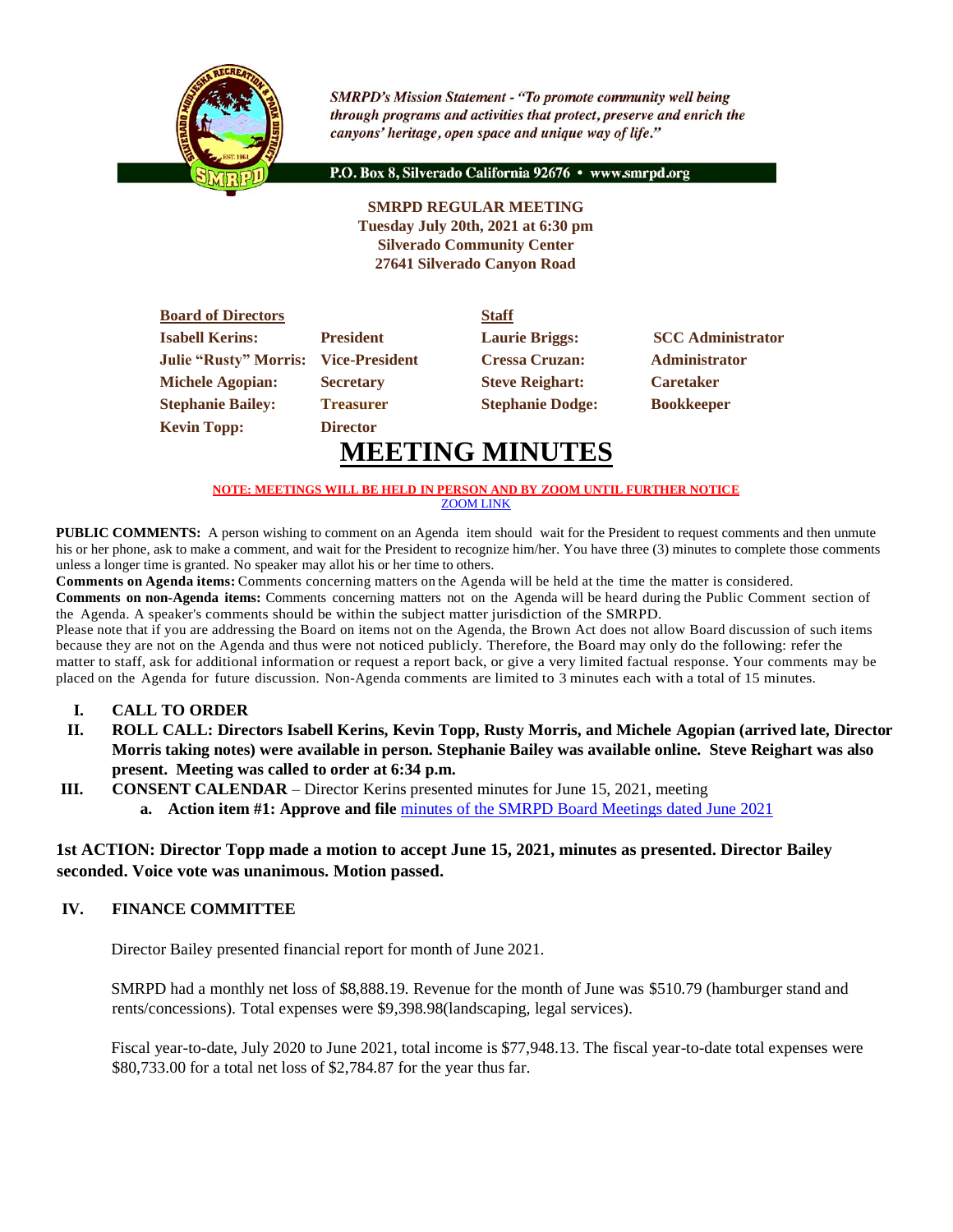According to the Balance Sheet as of June 30, 2021, we had \$137,088 in the County Checking Account and \$116,277.31 in the BofA Rec. Checking Account. The balance sheet reflects assets and money owed, not spent.

Director Bailey noted that bookkeeping fees were not billed from our new bookkeeper, Stephanie Dodge. She will do so from now on, but we will see three months of bookkeeping fees for SMRPD and SCC on next month's financials.

Net income for Silverado Children's Center for May 2021 was \$1,651.24. The gross income was \$35,730.31. This was from tuition and registration fees. Total expenses were \$34,079.07. This was derived from salaries, wages, insurance, advertising, office supplies, building-grounds maintenance, and janitorial costs. Tuition was \$35,009.51. Ideally, tuition should, at a minimum, cover insurance expenses (health, worker's comp), salaries and wages, and payroll expenses. Tuition covered \$19,128.60 for payroll and \$8,398.21 for payroll expenses.

Fiscal year-to-date (July 2020 – Jun 2021) total income was \$238,205.78. Fiscal year-to-date total expenses were \$223,675.24. According to the balance sheet on June 31 there was \$2,374.39 in the BofA Checking, and \$20,552.35 in the Business Savings BofA Account. The balance sheet reflects assets and money owed, not spent.

#### **a. Action item #2: Approve and file Treasurer's Report of** [SMRPD](https://1drv.ms/b/s!An_OKisCbP0FimXiP6dOS1iC3Th8?e=6BjdyF) **and** [SCC](https://1drv.ms/b/s!An_OKisCbP0Fim5WhZsG1TiB4nZP?e=tsyq2E) **for June 2021**

## **2nd ACTION: Director Topp makes motion to approve financial report as presented. Director Agopian seconded the motion. All directors present voted aye. Motion passed.**

#### **V. TREASURER'S REPORT**

Director Bailey reported that she was ready to move \$100,000.00 from the County of Orange account to our BofA account but needed board approval. Even though we previously requested that all current SMRPD directors be added as signatories to our BofA accounts, that request was not approved. This was during COVID-19 and a notary was required when we signed the card. For all board directors to be added, we need to schedule a day and time to meet at a BofA branch together to sign the card. Director Bailey will send a LettuceMeet poll in the next few days to schedule this.

## **3 rd ACTION: Director Bailey makes motion to move funds from our County of Orange account to our BofA account. Director Topp seconded. Vote was unanimous. Motion passed.**

#### **VI. OTHER DISTRICT BUSINESS**

*(Pursuant to Government Code Section 54954.2 public comments will be allowed during agenda items before Board Discussions. Time limit is 3 minutes per person limited to one session per person per issue)*

Director Kerins reports that all files will be held in the [OneDrive](https://onedrive.live.com/?id=root&cid=05FD6C022B2ACE7F) online. All documents have been uploaded and organized from 2018 to date.

SMRPD goals were updated, and a resolution was created. [Resolution #7202021-1 –](https://1drv.ms/b/s!An_OKisCbP0FilwEwU0Nsj6URRk4?e=17hgKd) SMRPD Goals

#### **4 th ACTION: Director Morris makes motion to approve Resolutions #7202021-1 SMRPD Goals. Director Agopian seconded. Vote was unanimous. Motion passed.**

The [Survey](https://1drv.ms/b/s!An_OKisCbP0FgwxnvEgnJ620PZ4y?e=FqZG2r) was launched originally in Nov. 2019. The Survey will be sent out again soon, if there are any additional questions the public wants added please send to Director Kerins via email.

Director Kerins reports the Hot Lunch Program will begin mid[-August 2021.](https://1drv.ms/b/s!An_OKisCbP0FikdBAW8KYmYY7VdC?e=8mSx4L) Program also known as Age Well and Lunch Bunch.

Director Kerins reports the Ad Hoc Committee – Canyon Emergency Preparedness, CEPA training will begin January 2022. This will be let by Fire Safe Council. There will also be a Fire and Ice meeting held on 8/8 6PM Library of the Canyons by the Fire Safe Council. For more information contact Mary Schreiber at Fire Safe Council.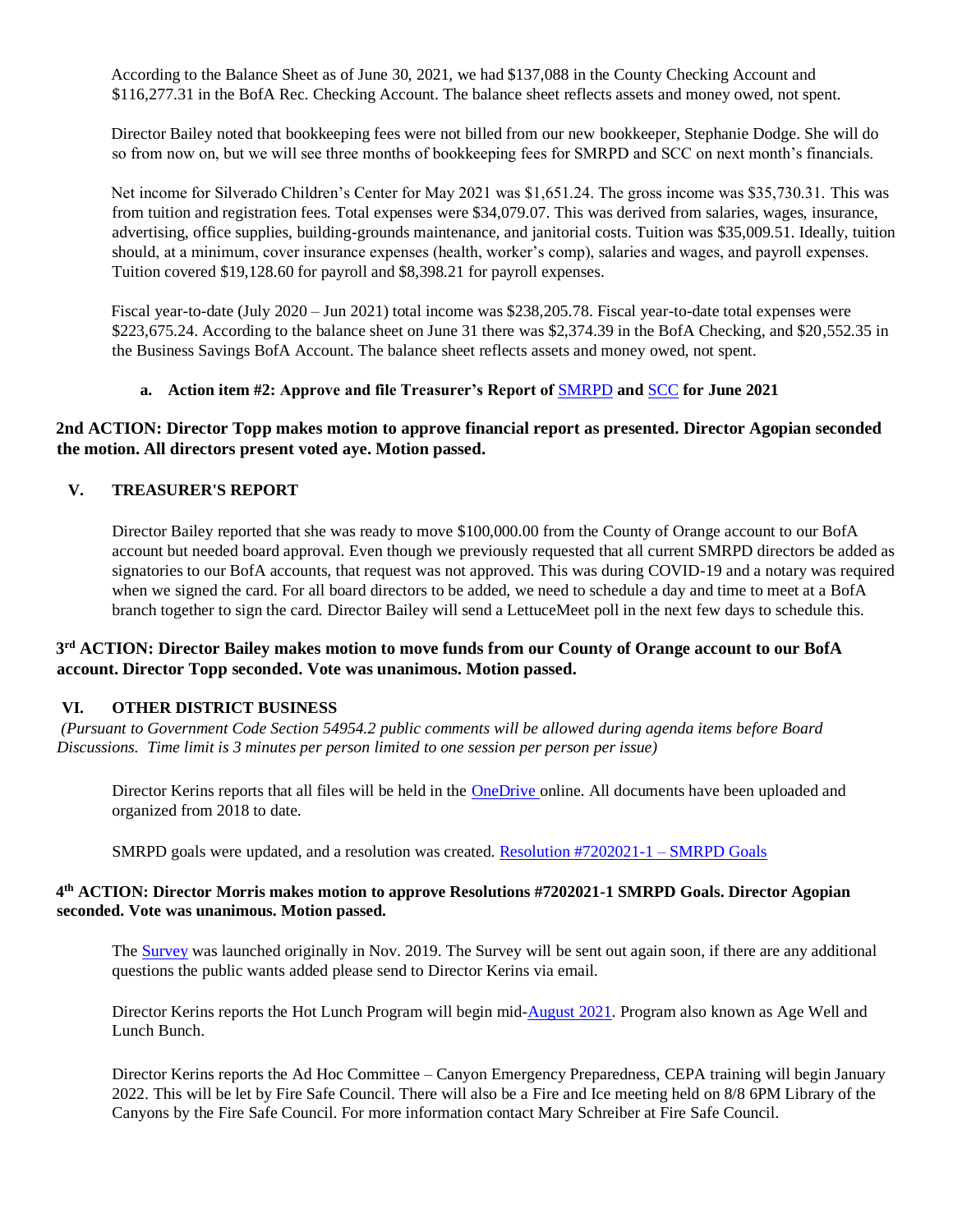A new Ad Hoc Committee for Inter-Canyon Clean-up Day 9/18/2021 was created. Directors Kerins and Morris form this committee. They will be working closely with the County Waste Management and Waste Management hauler.

A new Ad Hoc Committee – Grants was created. Directors Kerins and Bailey form this committee applying to [Per](https://www.parks.ca.gov/pages/1008/files/Per_Capita_All_Allocations_Table_7.1.20_2.2.21.pdf)  [Capita Program](https://www.parks.ca.gov/pages/1008/files/Per_Capita_All_Allocations_Table_7.1.20_2.2.21.pdf) grants.

A new Ad Hoc Committee for Park Expansion was created. Directors Kerins and Bailey form this committee to install [Splash Pad Update](https://1drv.ms/u/s!An_OKisCbP0Fikj4_c9MHh8VEqwd?e=Q9ZZqr) park expansion at Silverado Park for community use.

Director Kerins reported that she and Steve Reighart met with Phil Buller and OCFA. On the canyon clean-up day this section will be cleaned up with help of woodchipper. Location is 17302 Hardin Canyon Road. Employee documents required by State are being updated with all staff and board members, this includes [Sexual](https://www.dfeh.ca.gov/shpt/)  [Harassment](https://www.dfeh.ca.gov/shpt/) Training and record of driver's license and proof of insurance.

Director Kerins reports the CAPRI [Inspection Results](https://1drv.ms/w/s!An_OKisCbP0Fik4vlue71PYWyeIG?e=QW9C5F) were met and we have passed. Regarding CAPRI legal actions, if the board is in compliance, then CAPRI covers legal costs, however no judgements. An ADA Grievance [Policy](https://1drv.ms/b/s!An_OKisCbP0Fimue2sljXTEbT9jR?e=Bf3nl9) and **[Resolution #7202021-2 –](https://1drv.ms/b/s!An_OKisCbP0FimfGXdHumLzzHO7g?e=7KsqmR) ADA Grievance Policy** been put in place.

## **5 th ACTION: Director Agopian makes motion to approve Resolutions #7202021-2 – ADA Grievance Policy. Director Morris seconded. Vote was unanimous. Motion passed. All Directors votes aye by roll call.**

Capri has required document updates for [Volunteer Waivers](https://1drv.ms/u/s!An_OKisCbP0FilFp62_Bm_pmugw6?e=F80xDB) to indemnify board from any lawsuits and volunteers will be included in workers comp. Waivers will be good for one year. Log of Volunteers will be electronic and on OneDrive.

Cressa Cruzan and Director Kerins updated the [Facility Agreement](https://1drv.ms/u/s!An_OKisCbP0FilCxaNT59RteYalj?e=7zgZ2J) with an update on event time and increased deposits. A committee was formed with Director Kerins and Agopian to update the Facility Agreement.

Committee revisions were tabled to next meeting.

LAFCO – Local Agency's Formation Commission will have its Annual Strategic Planning Workshop on Sept. 8.

#### **VII. SILVERADO CHILDREN'S CENTER (SCC) OVERSIGHT COMMITTEE**

Director Kerins reports 55 children are currently enrolled with a student ration of 13 canyon children and a full time equivalent of 19.47 as of the end of June. As of this meeting the full-time equivalent is 22.49. There are currently 6 staff members and are interviewing for open positions, soon to hire new staff. A new Administrative Assistant has been hired for office organization. [Report and updates](https://1drv.ms/w/s!An_OKisCbP0FimJj0J21MBjInyi5?e=34YE22) on facilities and enrollments. We are still working with OC Parks on the parking lot, it is OC Parks property and responsibility to get it paved. There was an open house on June 9<sup>th</sup> touring 19 families with 14 confirmed registered. There was an additional open house on July  $14<sup>th</sup>$  with 9 families touring and 4 registered. August  $30<sup>th</sup>$  – September  $3<sup>rd</sup>$  the SCC will be closed for facility updates, cleaning and staff development. A total of 47 children are registered for Fall 2021 with a full time equivalent of 31.42. Full capacity is 62.

Director Kerins presents the 2021-2022 Budget and **Resolution #7202021-4 – [Silverado Children's Center 2021-](https://1drv.ms/x/s!An_OKisCbP0FilXcIPrUTaZTa3gg?e=UkS8qI) [2022 Budget](https://1drv.ms/x/s!An_OKisCbP0FilXcIPrUTaZTa3gg?e=UkS8qI)**

### **6 th ACTION: Director Morris makes motion to approve Resolutions #7202021-4 – Silverado Children's Center 2021 – 2022 Budget. Director Bailey seconded. Vote was unanimous. Motion passed.**

[Report on Friends of Silverado Children's Center 501c\(3\)](https://1drv.ms/b/s!An_OKisCbP0FinKpvnQrA2uzeRHS?e=FiyM9I) Sarah Pizzaruso, President of FSCC, reports that non-profit status was applied for in March. Pizzaruso presents FSCC budget of about \$30,000. The purpose of this group is to raise money for enhancements to the school, play structures, play arts improvement, teacher appreciation, betterment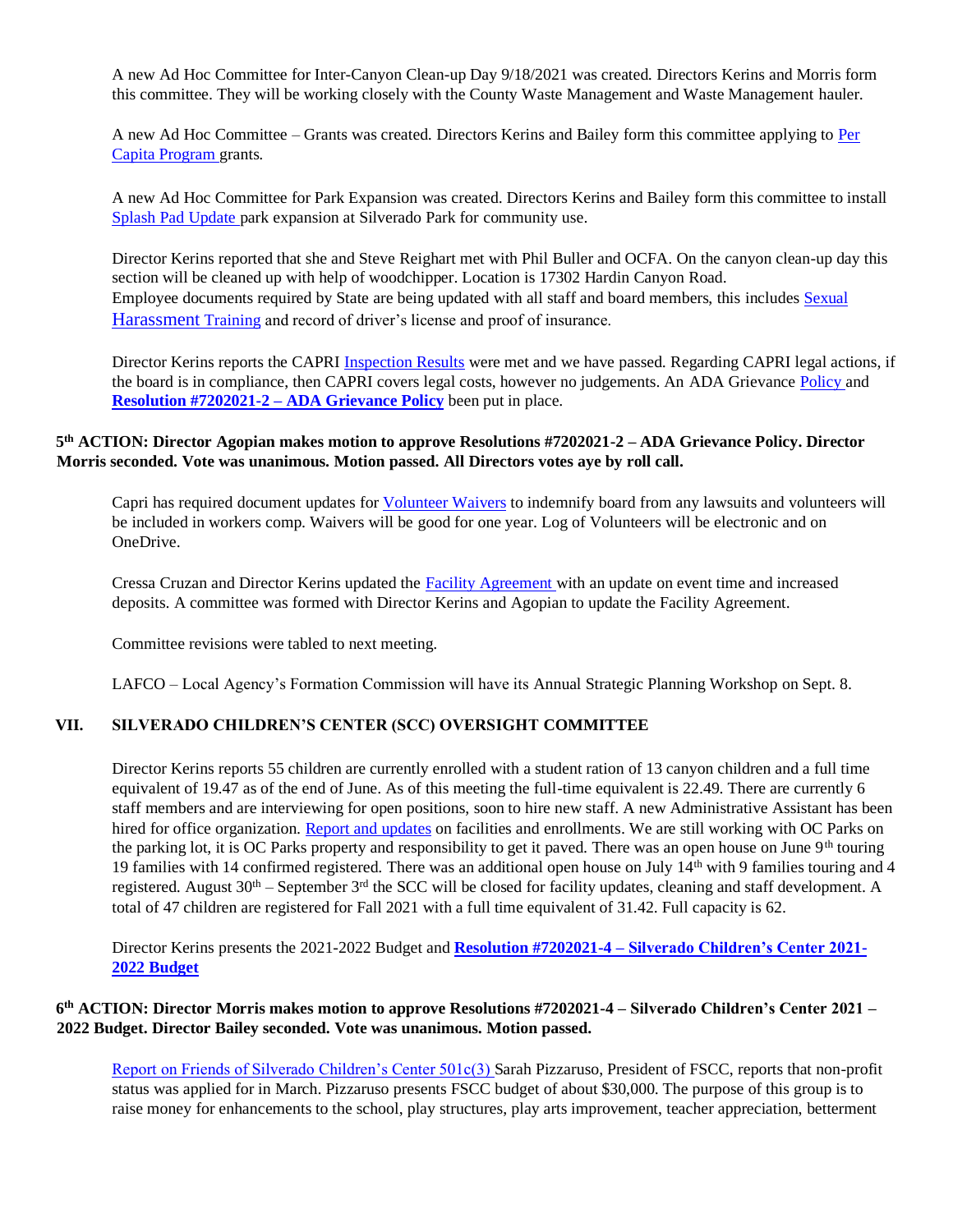projects, general play yard purchases, and organizing family participation and engagement. Currently, the structure of the group has been formed and finalized and board recruitment has begun, if you are interested please contact Pizzaruso. Currently, various positions looking to be filled.

Director Kerins reports Children's Center Closure Policy was not located and must be rewritten. To be tabled to next meeting.

Director Kerins reports Children's Center Bad Debt was discussed with the auditor. The board as the option to forgive it, write it off or leave it on the books. The board agrees the bad debt is there as a reminder to other boards that may not be aware of past issues the SCC has had and that a historical reference will be written in the SMRPD handbook. There are two loans. \$82,111 for structures and buildings initially purchased around 1991. The second loan is \$66,447.92 for various expenses, primarily covering salaries. Note that a note payable does not depreciate, however buildings will depreciate over 30 years. The board will decide at the next meeting.

One of the items changed last meetings in terms of Salary and Wage Structure is th[e New Employment Agreement for](https://1drv.ms/b/s!An_OKisCbP0FimR7XnNjDELTf6Sc?e=IBezlL)  [Director](https://1drv.ms/b/s!An_OKisCbP0FimR7XnNjDELTf6Sc?e=IBezlL) an[d Profit Share versus Merit based Bonus structure analysis.](https://1drv.ms/x/s!An_OKisCbP0FinG8CKUhfqC5WdqJ?e=5qRbNP) A **[Resolution](https://1drv.ms/b/s!An_OKisCbP0FilqZG9RsOdj7ETW_?e=JWFdCd)** #7202021-**3**– Silverado [Children's Center Wages and Bonus Structure](https://1drv.ms/b/s!An_OKisCbP0FilqZG9RsOdj7ETW_?e=JWFdCd) was made.

**7 th ACTION: Director Agopian makes motion to approve Resolutions #7202021-3 – Silverado Children's Center Wages and Bonus Structure. Director Morris seconded. Vote was unanimous. Motion passed. All Directors votes aye by roll call.**

## **VIII. FACILITIES/SAFETY/MAINTENANCE COMMITTEE**

Director Topp reports leaks were recently repaired in sprinklers. There is a portion of the grass that needs repair still. A facility inspection will be scheduled with Director Kerins and Agopian for an update on maintenance with Steve Reighart before the next meeting.

#### **IX. RECREATION COMMITTEE**

Director Morris reports a gross \$1,350 from the last concert series and hamburger stand on 7/17. Net is \$1,000. 6/19 netted \$634, we took in about \$1,100 with expenses of \$550. To reiterate regarding 10 PM Park Curfew, all events including facility rentals are required to end by 9:45 PM, so the park can abide by the County wide sound ordinance of 10 PM.

## **X. FUNDRAISING COMMITTEE**

Director Morris reports a check of \$555 from Rattlesnake Aversion Training event with 48 dogs on 7/9. The next event is on 7/31.

Director Kerins reports \$120 was made at 6/26 Swap Meets. The next event is 7/24.

Director Kerins reports Raffles/Silent Auctions must always be operated by Friends of the Children's Center.

### **XI. COMMUNICATIONS COMMITTEE**

Director Topp reports all minutes are updated on website. Facebook page is up to 2,000 followers.

Director Kerins requests Email List - Add Rattlesnake Aversion Training contacts from Director Morris. SMRPD will be a separate list.

## **XII. OPEN SPACE AND TRAILS COMMITTEE**